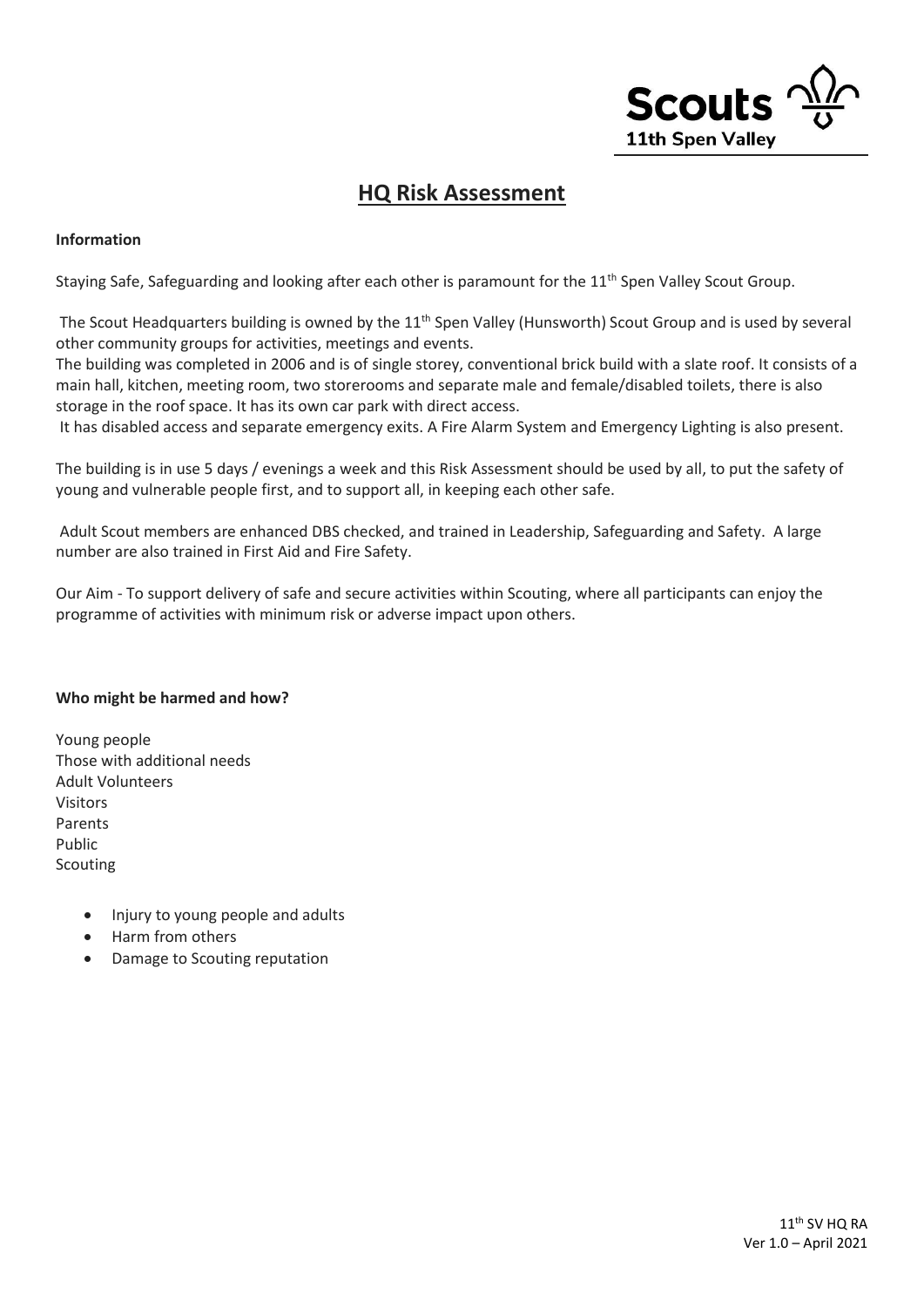| Version | Date       | Author         | <b>Notes</b>             |
|---------|------------|----------------|--------------------------|
|         | 10/04/2021 | Rodney Holroyd | <b>Document Creation</b> |

# Checked By

| Version | Date       | Name            |                    |
|---------|------------|-----------------|--------------------|
| 1.0     | 14/04/2021 | Michael Holroyd | Group Scout Leader |

## Approval

| Version | Date       | Name        |                                        |
|---------|------------|-------------|----------------------------------------|
|         | 15/04/2021 | David Hirst | Group Chairman (on behalf of the Exec) |

## **To be re-reviewed every 6 months by the Group Executive Committee**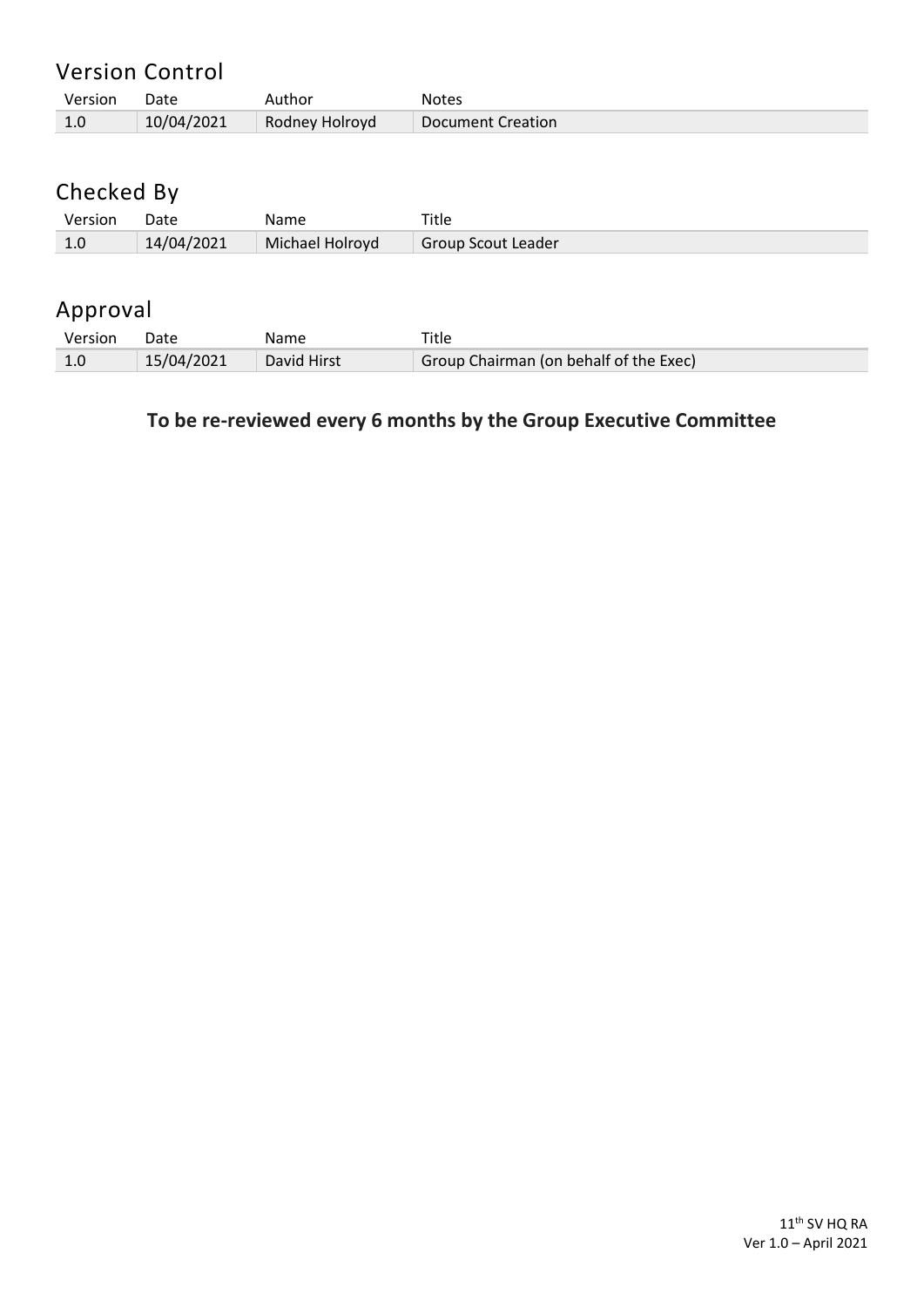| <b>Hazard</b>                     | <b>Risk</b>                            | <b>Control Measures</b>                                                                           |
|-----------------------------------|----------------------------------------|---------------------------------------------------------------------------------------------------|
| <b>Building Construction</b>      |                                        |                                                                                                   |
| Roof                              | Falling from height                    | <b>Warning signs</b>                                                                              |
| <b>Blocked drainpipes/gutters</b> | Ground slippy, risk of slips, trips    | Regular maintenance                                                                               |
| and drains                        | and falls                              |                                                                                                   |
| <b>Windows</b>                    | Broken glass/cuts                      | Metal safety grills fitted                                                                        |
| <b>Services</b>                   |                                        |                                                                                                   |
| <b>Electricity supply</b>         | <b>Electrocution, Fire</b>             | Maintain and regular checks- service and record                                                   |
| Electrical equipment -            | Electrocution, Fire,                   | Maintain and regular checks - service and record                                                  |
| overloaded sockets,               | trips from loose cables                |                                                                                                   |
| trailing                          |                                        |                                                                                                   |
| cables or damaged plugs           |                                        |                                                                                                   |
| Water                             | <b>Burst pipes/Leaks/slips</b>         | Regular maintenance                                                                               |
| <b>Fire</b>                       |                                        |                                                                                                   |
| <b>Access routes blocked</b>      | Trips, confusion possible loss         | Keep clear, maintain, ensure fire exits are accessible at all times, internally<br>and externally |
|                                   | of life in emergency                   | Practice fire drill regularly                                                                     |
| Firefighting equipment            | Failure causing injury, loss of life   | <b>Regular maintenance and Training</b>                                                           |
| Fire alarm system                 | Failure causing injury, loss of life   | Regular maintenance/ service and record                                                           |
| <b>Emergency Lighting</b>         | Failure causing injury, loss of life   | Regular maintenance/service and record                                                            |
| Combustible material              | Injury, damage, loss of facility       | Arrangement for removal of rubbish                                                                |
| <b>Smoking</b>                    | Fire risk. Possible ill health effects | No Smoking policy                                                                                 |